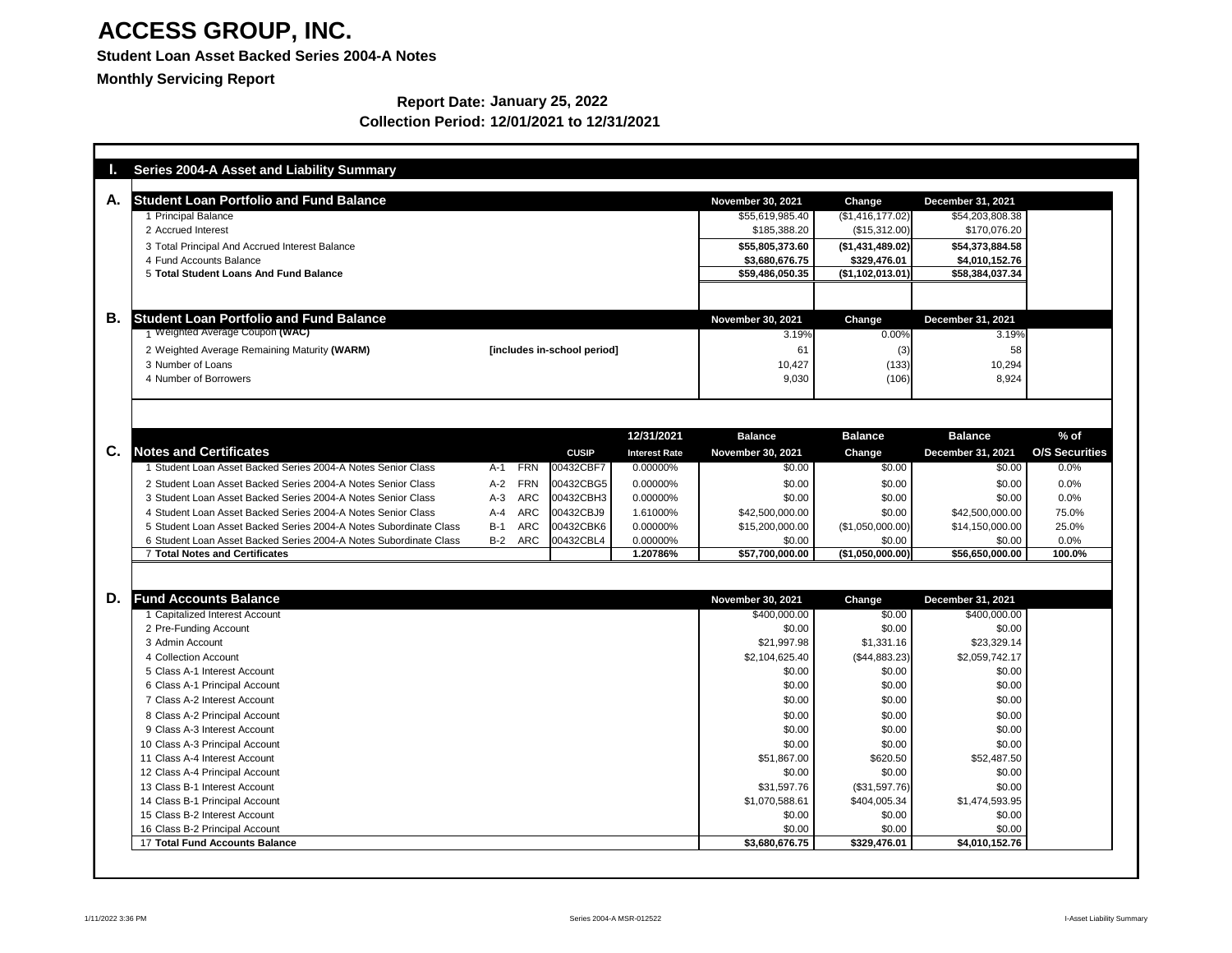**Student Loan Asset Backed Series 2004-A Notes**

**Monthly Servicing Report**

| $\mathbf{I}_{\mathbf{r}}$ | <b>Series 2004-A Transactions and Accruals</b>                                                                                                                                                                                                                                                                                             |                                      |                                                                              |
|---------------------------|--------------------------------------------------------------------------------------------------------------------------------------------------------------------------------------------------------------------------------------------------------------------------------------------------------------------------------------------|--------------------------------------|------------------------------------------------------------------------------|
|                           |                                                                                                                                                                                                                                                                                                                                            |                                      |                                                                              |
| А.                        | <b>Student Loan Cash Principal Activity</b>                                                                                                                                                                                                                                                                                                |                                      | <b>December 31, 2021</b>                                                     |
|                           | <b>Borrower Payments - Total</b><br>1<br><b>Claim Payments</b><br>2<br>Refunds<br>3<br><b>Reversals</b><br>4<br>5a New Acquisitions - Principal<br>5b Cancellations - Principal<br>5c New Acquisitions - Sale Transfers<br>5d New Acquisitions - Repurchases<br>New Acquisitions - Total<br>5<br><b>Total Cash Principal Activity</b><br>6 | \$0.00<br>\$0.00<br>\$0.00<br>\$0.00 | (\$1,396,617.36)<br>\$0.00<br>\$0.00<br>\$0.00<br>\$0.00<br>(\$1,396,617.36) |
| В.                        | <b>Student Loan Non-Cash Principal Activity</b><br><b>Capitalized Interest</b><br>1<br>New Acquisitions/Cancellations - Fees<br>2<br><b>Capitalized Guarantee Fees</b><br>3<br>4a Small Balance and Other Adjustments<br>4b Adjustments - Write-offs<br><b>Total Adjustments</b><br>4<br><b>Total Non-Cash Principal Activity</b><br>5     | (\$370.77)<br>(\$36,025.21)          | \$16,836.32<br>\$0.00<br>\$0.00<br>(\$36,395.98)<br>(\$19,559.66)            |
| C.                        | <b>Total Student Loan Principal Activity</b>                                                                                                                                                                                                                                                                                               |                                      | (\$1,416,177.02)                                                             |
| D.                        | <b>Student Loan Cash Interest Activity</b><br><b>Borrower Payments - Total</b><br>1<br><b>Claim Payments</b><br>2<br>3a New Acquisitions - Sale Transfers<br>3b New Acquisitions - Repurchases<br><b>New Acquisitions</b><br>3<br><b>Other Adjustments</b><br>4<br><b>Total Cash Interest Activity</b><br>5                                | \$0.00<br>\$0.00                     | (\$160,809.42)<br>\$0.00<br>\$0.00<br>\$0.00<br>$($ \$160,809.42)            |
| Е.                        | <b>Student Loan Non-Cash Interest Activity</b><br><b>Borrower Accruals</b><br>Capitalized Interest<br>2<br>3a Small Balance and Other Adjustments<br>3b Adjustments - Write-offs<br><b>Total Adjustments</b><br>3<br>Fee Accruals<br>4<br><b>Total Non-Cash Interest Activity</b><br>5                                                     | \$985.81<br>(\$759.39)               | \$160,176.22<br>(\$16,836.32)<br>\$226.42<br>\$1,931.10<br>\$145,497.42      |
| F.                        | <b>Total Student Loan Interest Activity</b>                                                                                                                                                                                                                                                                                                |                                      | (\$15,312.00)                                                                |

#### **Report Date: January 25, 2022 Collection Period: 12/01/2021 to 12/31/2021**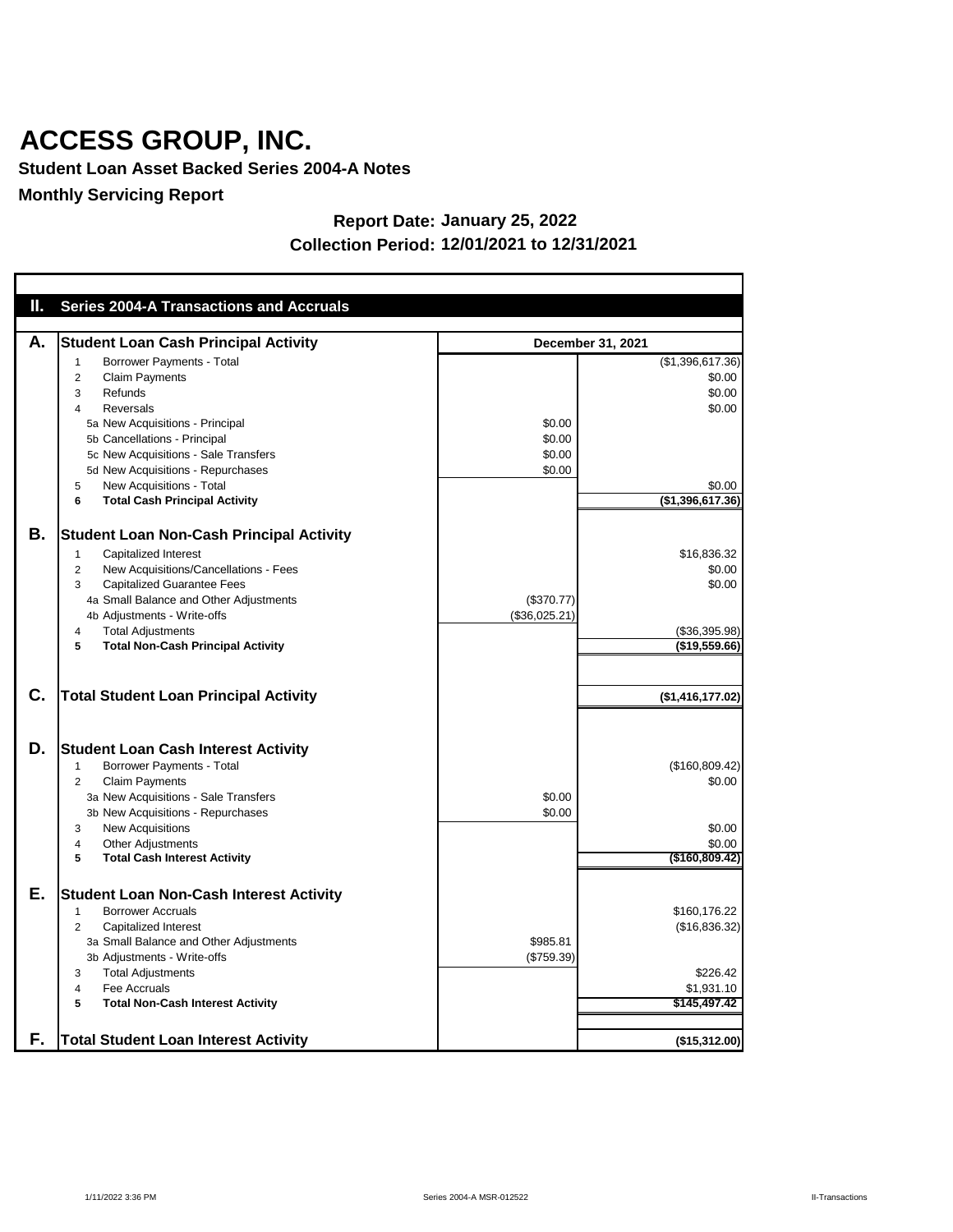**Student Loan Asset Backed Series 2004-A Notes**

**Monthly Servicing Report**

#### **Report Date: January 25, 2022**

|    | III. Series 2004-A Collection Fund Activity                                                                                                                               |                          |                                   |                                       |
|----|---------------------------------------------------------------------------------------------------------------------------------------------------------------------------|--------------------------|-----------------------------------|---------------------------------------|
| А. | <b>Collection Fund</b>                                                                                                                                                    | <b>December 31, 2021</b> |                                   |                                       |
|    | <b>Beginning Balance</b>                                                                                                                                                  | \$1,655,212.39           |                                   |                                       |
|    | <b>Transfers to Other Funds</b>                                                                                                                                           | (\$1,655,212.39)         |                                   |                                       |
|    | 1a Amount received in the collection account related to the collection period                                                                                             | \$1,972,972.32           |                                   |                                       |
|    |                                                                                                                                                                           | \$87.24                  |                                   |                                       |
|    | 1b Earnings                                                                                                                                                               |                          |                                   |                                       |
|    | 1c Recoveries                                                                                                                                                             | \$52,815.14              |                                   |                                       |
|    | 1d Misc. Payments Received/Due                                                                                                                                            | \$0.00                   |                                   |                                       |
|    | Only on capitalized interest release date any amount remaining in the CAPI account in excess of the CAPI account requirement                                              | \$0.00                   |                                   |                                       |
|    | Amount in the capitalized interest account after application of funds in the collection account                                                                           | \$0.00                   |                                   |                                       |
|    | Amount received in the collection account after last date of related collection period                                                                                    | \$0.00                   |                                   |                                       |
|    | <b>Ending Balance</b>                                                                                                                                                     | \$2,025,874.70           |                                   |                                       |
|    |                                                                                                                                                                           |                          |                                   |                                       |
| Β. | <b>Required Payments Under Waterfall</b>                                                                                                                                  | <b>Payment</b>           | <b>Distribute from Collection</b> | <b>Transfer from Capitalized Fund</b> |
|    | 1a Administrative Allowance                                                                                                                                               | \$20,857.49              | \$20,857.49                       | \$0.00                                |
|    | 1b Broker Dealer, Auction Agent and Other Fees                                                                                                                            | \$1,502.67               | \$1,502.67                        | \$0.00                                |
|    | 2a Payment of Interest Distribution Amount on Senior Notes; Class A-1                                                                                                     | \$0.00                   | \$0.00                            | \$0.00                                |
|    | 2b Payment of Interest Distribution Amount on Senior Notes; Class A-2                                                                                                     | \$0.00                   | \$0.00                            | \$0.00                                |
|    | 2c Payment of Interest Distribution Amount on Senior Notes; Class A-3                                                                                                     | \$0.00                   | \$0.00                            | \$0.00                                |
|    | 2d Payment of Interest Distribution Amount on Senior Notes; Class A-4                                                                                                     | \$52,292.00              | \$52,292.00                       | \$0.00                                |
|    | 3a Payment of Principal Distribution Amount on Senior Notes; Class A-1                                                                                                    | \$0.00                   | \$0.00                            | \$0.00                                |
|    | 3b Payment of Principal Distribution Amount on Senior Notes; Class A-2                                                                                                    | \$0.00                   | \$0.00                            | \$0.00                                |
|    | 3c Payment of Principal Distribution Amount on Senior Notes; Class A-3                                                                                                    | \$0.00                   | \$0.00                            | \$0.00                                |
|    | 3d Payment of Principal Distribution Amount on Senior Notes; Class A-4<br>4a Payment of Interest Distribution Amount on Subordinate Notes 2004-A Class B-1                | \$0.00<br>\$25,620.98    | \$0.00<br>\$25,620.98             | \$0.00<br>\$0.00                      |
|    | 4b Payment of Interest Distribution Amount on Subordinate Notes 2004-A Class B-2                                                                                          | \$0.00                   | \$0.00                            | \$0.00                                |
|    | 5a Payment of Principal Distribution Amount on Subordinate Notes 2004-A Class B-1 (if interest trigger)                                                                   | \$0.00                   | \$0.00                            | \$0.00                                |
|    | 5b Payment of Principal Distribution Amount on Subordinate Notes 2004-A Class B-2 (if interest trigger)                                                                   | \$0.00                   | \$0.00                            | \$0.00                                |
|    | Payment to the Subordinate Class B Note Principal account on the final Maturity date set forth                                                                            | \$0.00                   | \$0.00                            | \$0.00                                |
|    | Payment to the Capitalized Interest account to increase balance thereof set forth                                                                                         | \$0.00                   | \$0.00                            | \$0.00                                |
|    | Payment of any carry-over amounts due with respect to the class A-3 and Class A-4 notes                                                                                   | \$0.00                   | \$0.00                            | \$0.00                                |
|    | Payment of any carry-over amounts due with respect to the class B-1 and B-2 notes<br>10 Payment of principal with respect to the notes (Allocation of Principal Payments) | \$0.00<br>\$1,801,522.72 | \$0.00<br>\$1,801,522.72          | \$0.00<br>\$0.00                      |
|    | 11 Only on or after the first Capitalized interest release date, any remainder to Access Group                                                                            | \$124,078.84             | \$124,078.84                      | \$0.00                                |
|    | <b>Total Payments</b>                                                                                                                                                     | \$2,025,874.70           | \$2,025,874.70                    | \$0.00                                |
|    |                                                                                                                                                                           |                          |                                   |                                       |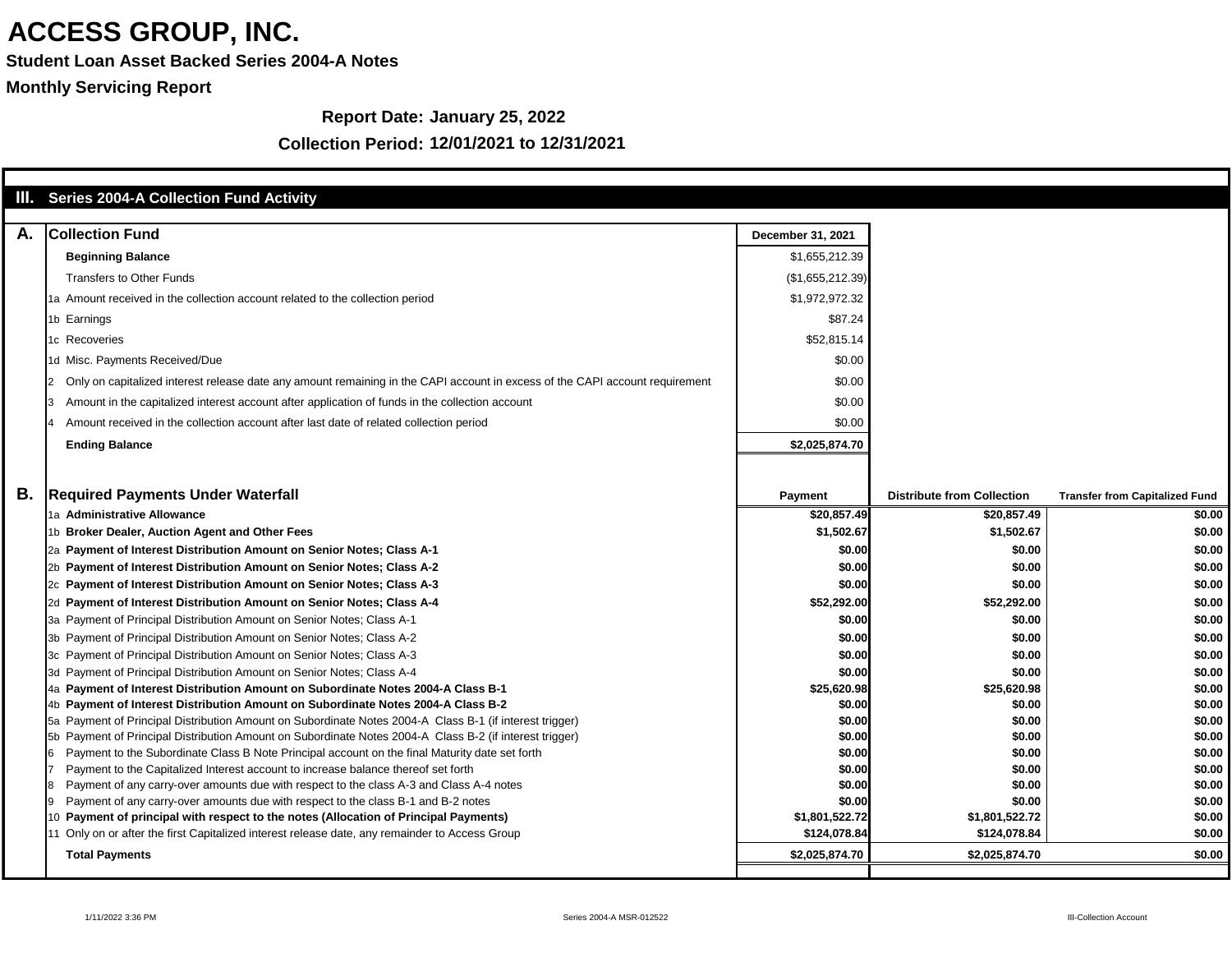#### **Student Loan Asset Backed Series 2004-A Notes**

**Monthly Servicing Report**

### **Report Date: January 25, 2022**

|    |                 | <b>Series 2004-A Notes Waterfall for Distributions</b>                                                                                                       |                |                      |                     |
|----|-----------------|--------------------------------------------------------------------------------------------------------------------------------------------------------------|----------------|----------------------|---------------------|
|    |                 |                                                                                                                                                              |                | Remaining            | <b>CAPI Account</b> |
|    |                 |                                                                                                                                                              |                | <b>Funds Balance</b> | <b>Used</b>         |
| А. |                 | Total Available Funds (Collection Fund Account)                                                                                                              | \$2,025,874.70 | \$2,025,874.70       | \$0.00              |
| В. | <b>First</b>    | <b>Administration Allowance</b>                                                                                                                              | \$22,360.16    | \$2,003,514.54       | \$0.00              |
| C. | <b>Second</b>   | Payment of Interest Distribution Amount on Senior Notes or Senior Obligations:                                                                               |                |                      |                     |
|    |                 | (a) Student Loan Asset-Backed Notes, Senior Series 2004-A Class A-1 [FRN]                                                                                    | \$0.00         | \$2,003,514.54       | \$0.00              |
|    |                 | (b) Student Loan Asset-Backed Notes, Senior Series 2004-A Class A-2 [FRN]                                                                                    | \$0.00         | \$2,003,514.54       | \$0.00              |
|    |                 | (c) Student Loan Asset-Backed Notes, Senior Series 2004-A Class A-3 [ARC]                                                                                    | \$0.00         | \$2,003,514.54       | \$0.00              |
|    |                 | (d) Student Loan Asset-Backed Notes, Senior Series 2004-A Class A-4 [ARC]                                                                                    | \$52,292.00    | \$1,951,222.54       | \$0.00              |
|    |                 | <b>Total Interest Distribution on Senior Notes or Obligations:</b>                                                                                           | \$52,292.00    |                      |                     |
| D. | <b>Third</b>    | Payment of Principal Distribution Amount on Senior Notes or Senior Obligations:<br>(a) Student Loan Asset-Backed Notes, Senior Series 2004-A Class A-1 [FRN] | \$0.00         | \$1,951,222.54       | \$0.00              |
|    |                 | (b) Student Loan Asset-Backed Notes, Senior Series 2004-A Class A-2 [FRN]                                                                                    | \$0.00         | \$1,951,222.54       | \$0.00              |
|    |                 | (c) Student Loan Asset-Backed Notes, Senior Series 2004-A Class A-3 [ARC]                                                                                    | \$0.00         | \$1,951,222.54       | \$0.00              |
|    |                 | (d) Student Loan Asset-Backed Notes, Senior Series 2004-A Class A-4 [ARC]                                                                                    | \$0.00         | \$1,951,222.54       | \$0.00              |
|    |                 | <b>Total Principal Distribution on Senior Notes or Obligations:</b>                                                                                          | \$0.00         |                      |                     |
| Е. | <b>Fourth</b>   | Payment of Interest Distribution Amount on Subordinate Notes 2004-A Class B-1 [ARC]:                                                                         | \$25,620.98    | \$1,925,601.56       | \$0.00              |
|    |                 | Payment of Interest Distribution Amount on Subordinate Notes 2004-A Class B-2 [ARC]:                                                                         | \$0.00         | \$1,925,601.56       | \$0.00              |
|    |                 |                                                                                                                                                              |                |                      |                     |
| F. | <b>Fifth</b>    | Payment of Principal Distribution Amount on Subordinate Notes 2004-A Class B-1 (if interest trigger)                                                         | \$0.00         | \$1,925,601.56       | \$0.00              |
|    |                 | Payment of Principal Distribution Amount on Subordinate Notes 2004-A Class B-2 (if interest trigger)                                                         | \$0.00         | \$1,925,601.56       | \$0.00              |
| G. | <b>Sixth</b>    | Payment to the Subordinate Class B Note Principal account on the final Maturity date set forth                                                               | \$0.00         | \$1,925,601.56       | \$0.00              |
| Η. | <b>Seventh</b>  | Payment to the Capitalized Interest account to increase balance thereof set forth                                                                            | \$0.00         | \$1,925,601.56       | \$0.00              |
| ъ. | Eighth          | Payment of any carry-over amounts due with respect to the class A-3 and class A-4 notes                                                                      | \$0.00         | \$1,925,601.56       | \$0.00              |
| J. | <b>Ninth</b>    | Payment of any carry-over amounts due with respect to the class B notes                                                                                      | \$0.00         | \$1,925,601.56       | \$0.00              |
| Κ. | <b>Tenth</b>    | Payment of principal with respect to the notes (Allocation of Principal Payments)                                                                            | \$1,801,522.72 | \$124,078.84         | \$0.00              |
| L, | <b>Eleventh</b> | Only on or after the Capitalized interest release date, any remainder to Access Group                                                                        | \$124,078.84   | \$0.00               | \$0.00              |
|    |                 |                                                                                                                                                              |                |                      |                     |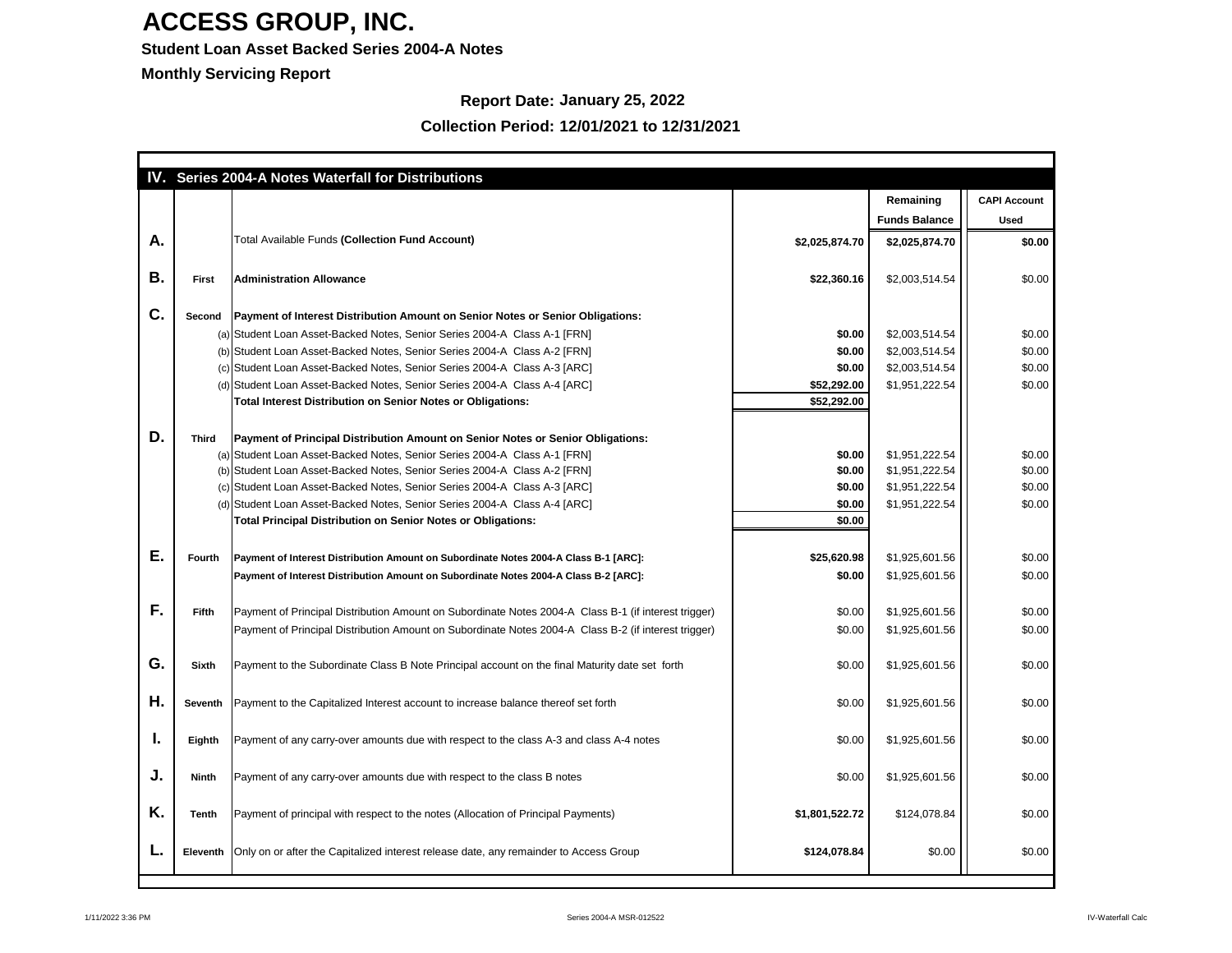**Student Loan Asset Backed Series 2004-A Notes**

**Monthly Servicing Report**

#### **Report Date: January 25, 2022**

| А.        | <b>Net Loan Rate</b>                                              |                         |                          |
|-----------|-------------------------------------------------------------------|-------------------------|--------------------------|
|           | 1 FRN Notes outstanding Balance                                   | \$0.00                  |                          |
|           | 2 ARC Notes outstanding Balance                                   | \$56,650,000.00         |                          |
|           | 3 Amount of Accrued Interest                                      | \$144,066.86            |                          |
|           | 4 Plus investment earnings and late fees                          | \$2,025.86              |                          |
|           | 5 Minus Amount of interest on FRN                                 | \$0.00                  |                          |
|           | 6 Minus portion of Administrative allowance                       | \$20,326.43             |                          |
|           | 7 Minus Notes fees expected during current Interest Period        | \$1,502.67              |                          |
|           | 8 Annualized Net Loan Rate based on Current ARC Notes Outstanding | 2.64%                   |                          |
|           | <b>Net Loan Rate</b>                                              | 2.64%                   |                          |
| <b>B.</b> | <b>Senior Asset Percentage</b>                                    | <b>Pre-Distribution</b> | <b>Post-Distribution</b> |
|           | 1 Student Loan Portfolio Balance                                  | \$54,373,884.58         | \$54,373,884.58          |
|           | 2 Fund Balances                                                   | \$4,010,152.76          | \$2,361,321.02           |
|           | 3 Senior Notes Interest and Fees Accrued                          | \$34,688.58             | \$34,688.58              |
|           | 4 Senior Notes Outstanding                                        | \$42,500,000.00         | \$42,500,000.00          |
|           | <b>Senior Asset Percentage</b>                                    | 137.29%                 | 133.41%                  |
| C.        | <b>Subordinate Asset Percentage</b>                               | <b>Pre-Distribution</b> | <b>Post-Distribution</b> |
|           | 1 Student Loan Portfolio Balance                                  | \$54,373,884.58         | \$54,373,884.58          |
|           | 2 Fund Balances                                                   | \$4,010,152.76          | \$2,361,321.02           |
|           | 3 All Notes Interest and Fees Accrued                             | \$35,205.59             | \$35,205.59              |
|           | 4 All Notes Outstanding                                           | \$56,650,000.00         | \$55,200,000.00          |
|           |                                                                   |                         |                          |

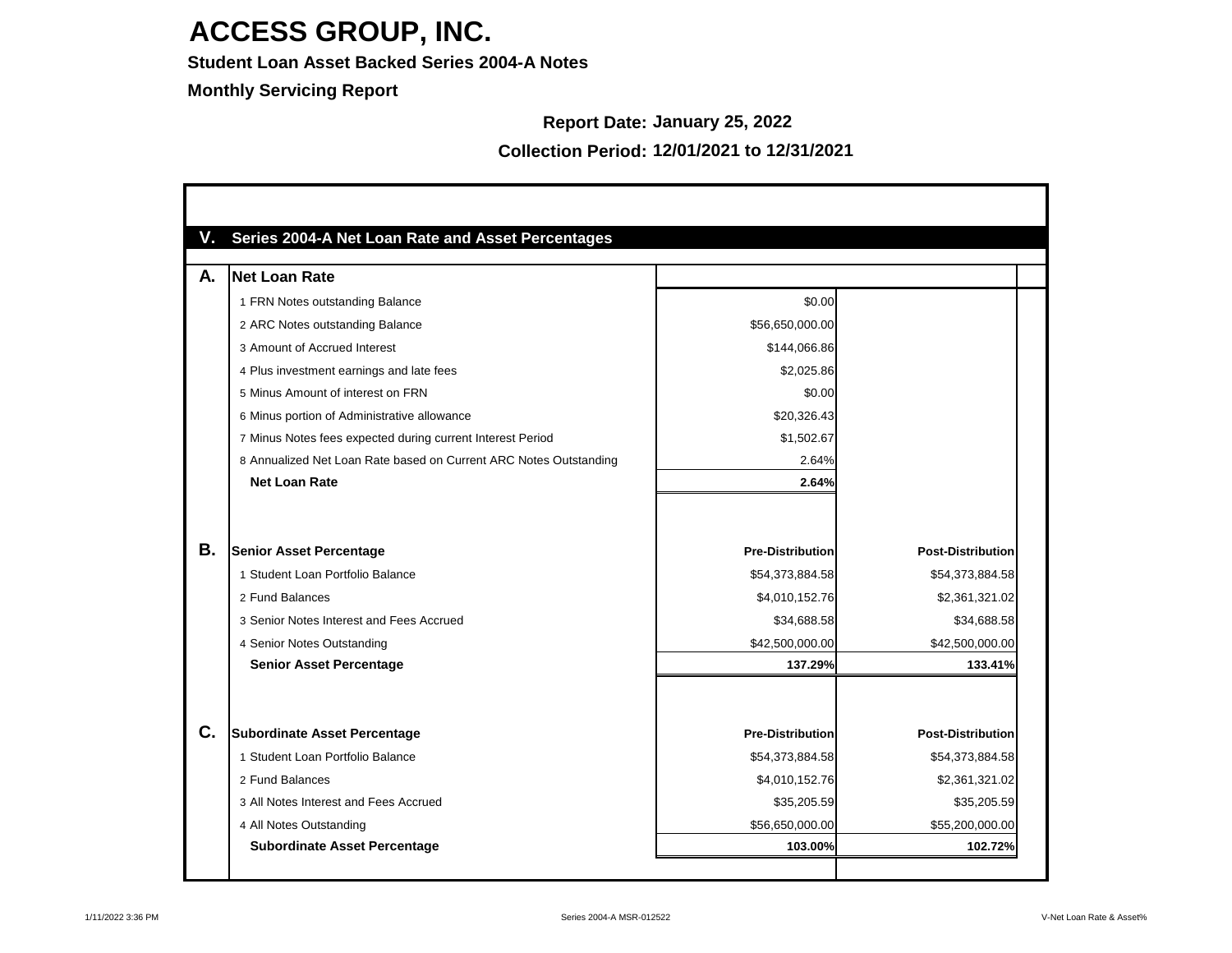### **Student Loan Asset Backed Series 2004-A Notes**

#### **Monthly Servicing Report**

#### **Report Date: January 25, 2022**

|    | VI. Series 2004-A Portfolio Characteristics |                |                 |                  |
|----|---------------------------------------------|----------------|-----------------|------------------|
|    |                                             | <b>Number</b>  | <b>Dollar</b>   | $%$ of           |
|    |                                             | of Loans       | <b>Amount</b>   | <b>Portfolio</b> |
| A. | <b>Loan Type Distribution:</b>              |                |                 |                  |
|    | 1 Private Loans                             | 10,294         | \$54,203,808.38 | 100.00%          |
|    | 2 Total By Loan Type Distribution (a)       | 10,294         | \$54,203,808.38 | 100.00%          |
|    |                                             |                |                 |                  |
|    |                                             |                |                 |                  |
| В. | <b>Borrower Status Distribution:</b>        |                |                 |                  |
|    | 1 In-School                                 | $\overline{2}$ | \$14,266.00     | 0.03%            |
|    | 2 Grace                                     | 1              | \$20,500.00     | 0.04%            |
|    | 3 Deferment                                 | $\overline{0}$ | \$0.00          | 0.00%            |
|    | 4 Forbearance                               | 25             | \$263,580.93    | 0.49%            |
|    | 5 Repayment                                 | 10,260         | \$53,874,431.95 | 99.39%           |
|    | 6 Interim Charge-Offs                       | 6              | \$31,029.50     | 0.06%            |
|    | 7 Total By Borrower Status Distribution     | 10,294         | \$54,203,808.38 | 100.00%          |
| C. | <b>School Type Distribution:</b>            |                |                 |                  |
|    | 1 Graduate                                  | 10,232         | \$53,822,663.33 | 99.30%           |
|    | 2 Undergraduate                             | 62             | \$381,145.05    | 0.70%            |
|    | 3 Total By Loan Type Distribution           | 10,294         | \$54,203,808.38 | 100.00%          |
|    |                                             |                |                 |                  |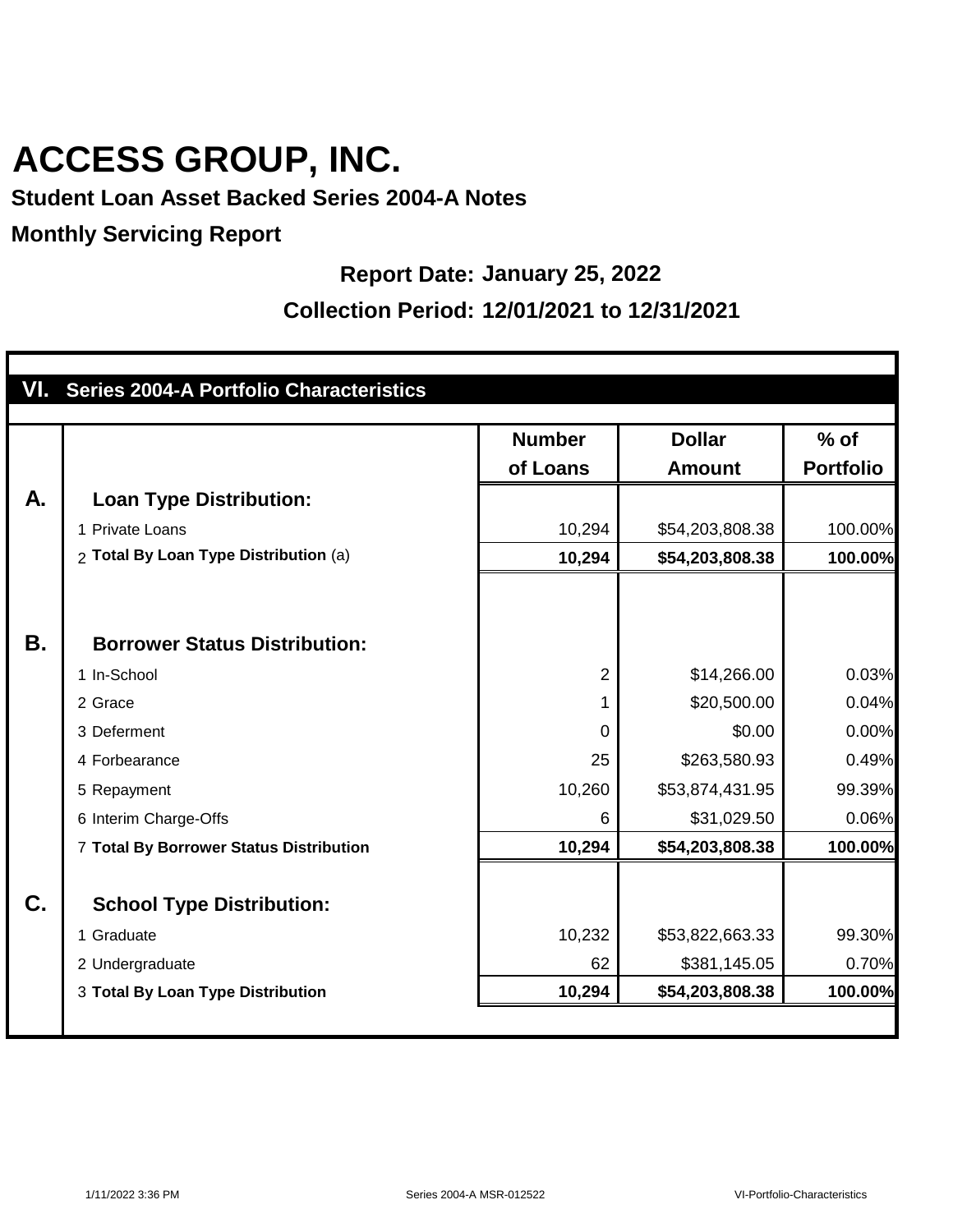### **Student Loan Asset Backed Series 2004-A Notes**

#### **Monthly Servicing Report**

**Report Date: January 25, 2022**

| <b>VII. Series 2004-A Notes</b>                                                                                                                                                                                                  |                                                  |                                                                                                                             |                                                                       |
|----------------------------------------------------------------------------------------------------------------------------------------------------------------------------------------------------------------------------------|--------------------------------------------------|-----------------------------------------------------------------------------------------------------------------------------|-----------------------------------------------------------------------|
| <b>Status</b>                                                                                                                                                                                                                    | # of Loans                                       | Amount (\$)                                                                                                                 | Percentage (%)                                                        |
| In-School<br>Current                                                                                                                                                                                                             | 2                                                | \$28,870.69                                                                                                                 | 0.05%                                                                 |
| <b>Grace</b><br>Current                                                                                                                                                                                                          |                                                  | \$35,968.20                                                                                                                 | 0.07%                                                                 |
| <b>TOTAL INTERIM</b>                                                                                                                                                                                                             | $\mathbf{3}$                                     | \$64,838.89                                                                                                                 | 0.12%                                                                 |
| <b>REPAYMENT:</b><br><b>Active</b><br>Current<br>1-29 Days Delinquent<br>30-59 Days Delinquent<br>60-89 Days Delinquent<br>90-119 Days Delinquent<br>120-149 Days Delinquent<br>150-179 Days Delinquent<br>> 180 Days Delinquent | 9,485<br>544<br>120<br>44<br>26<br>17<br>24<br>0 | \$48,995,826.43<br>\$3,349,537.63<br>\$739,581.02<br>\$336,506.16<br>\$171,532.17<br>\$197,767.00<br>\$212,685.12<br>\$0.00 | 90.11%<br>6.16%<br>1.36%<br>0.62%<br>0.32%<br>0.36%<br>0.39%<br>0.00% |
| <b>Deferment:</b><br>Current                                                                                                                                                                                                     | 0                                                | \$0.00                                                                                                                      | 0.00%                                                                 |
| Forbearance:<br>Current                                                                                                                                                                                                          | 25                                               | \$273,035.42                                                                                                                | 0.50%                                                                 |
| <b>Interim Charge-Offs</b>                                                                                                                                                                                                       | 6                                                | \$32,574.74                                                                                                                 | 0.06%                                                                 |
| <b>TOTAL REPAYMENT</b>                                                                                                                                                                                                           | 10,291                                           | \$54,309,045.69                                                                                                             | 99.88%                                                                |
| <b>TOTAL PORTFOLIO</b>                                                                                                                                                                                                           | 10,294                                           | \$54,373,884.58                                                                                                             | 100.00%                                                               |
|                                                                                                                                                                                                                                  | <b>INTERIM:</b>                                  |                                                                                                                             | <b>Portfolio Status By Loan Type</b><br><b>Includes Accrued Int.</b>  |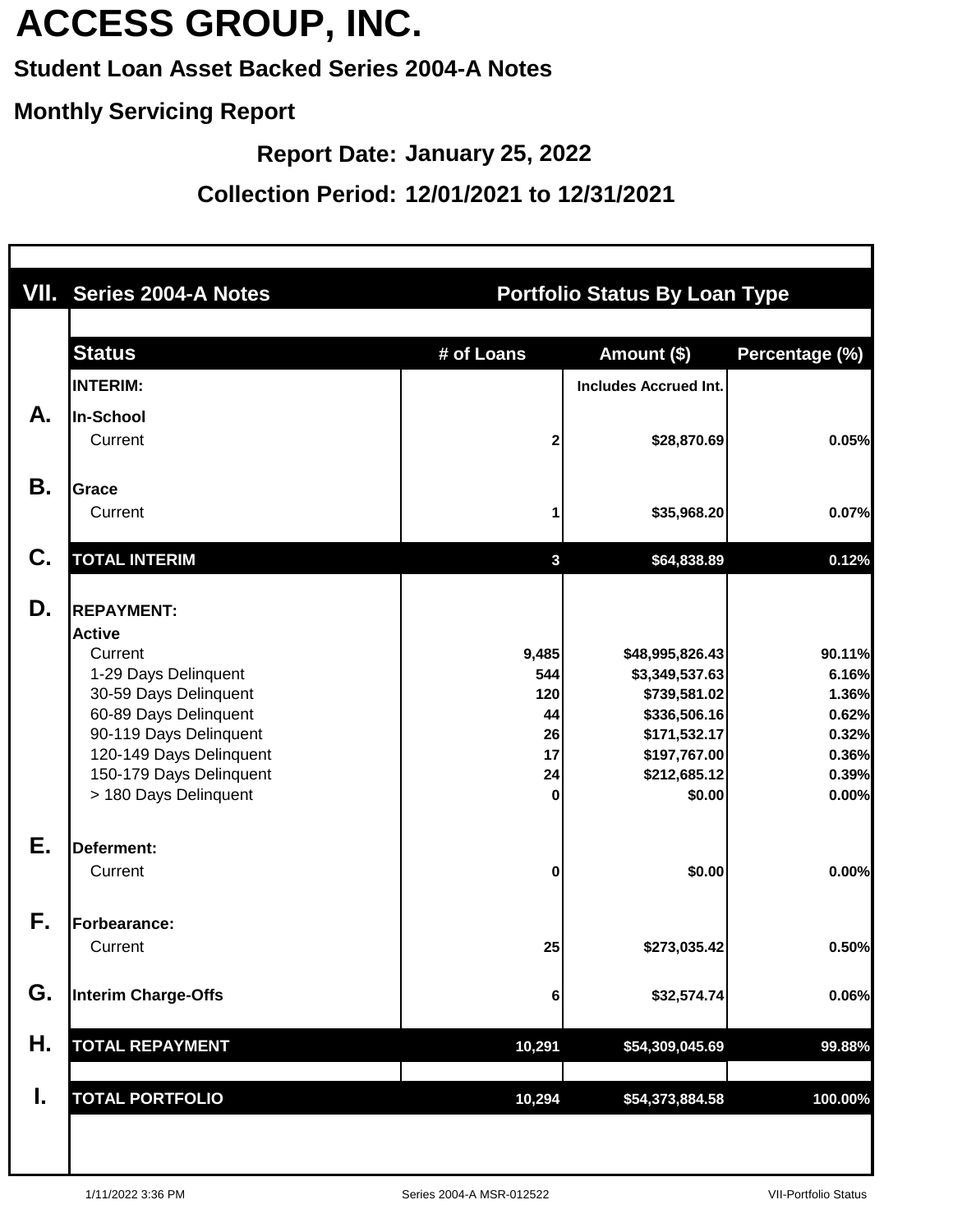### **Student Loan Asset Backed Series 2004-A Notes**

### **Monthly Servicing Report**

### **Report Date: January 25, 2022**

|          | VIII. Series 2004-A Portfolio Summary Report                                                                                                                                                                                            |                                                                                   |
|----------|-----------------------------------------------------------------------------------------------------------------------------------------------------------------------------------------------------------------------------------------|-----------------------------------------------------------------------------------|
| А.       | 1 ABS Notes Outstanding                                                                                                                                                                                                                 | \$56,650,000                                                                      |
| В.       | 1 Total Private Principal Outstanding Balance<br>2 Total Fund Accounts Balance<br>3 Total Principal and Accrued Interest Balance<br>4 Number of Loans<br>5 Number of Borrowers                                                          | \$54,203,808<br>\$4,010,153<br>\$54,373,885<br>10,294<br>8,924                    |
| C.       | 1 Borrower Payments- Principal<br>2 Borrower Payments- Interest                                                                                                                                                                         | \$1,396,617<br>\$160,809                                                          |
| D.<br>Е. | 1 Necessary Funds Transfer to Meet Obligations<br>2 Administrative Allowance<br>3 Cash Release to Access Group Inc<br>1 Weighted Average Coupon (WAC)                                                                                   | \$0<br>\$20,857<br>\$124,079<br>3.19%                                             |
|          | 2 Weighted Average Remaining Maturity (WARM)                                                                                                                                                                                            | 58                                                                                |
| F.       | 1 Senior Notes Outstanding<br>2 Subordinate Note Outstanding<br>3 Senior Principal Distribution Amount<br>4 Subordinate Principal Distribution Amount<br>5 Net Loan Rate<br>6 Senior Asset Percentage<br>7 Subordinate Asset Percentage | \$42,500,000<br>\$14,150,000<br>\$0<br>\$1,050,000<br>2.64%<br>137.29%<br>103.00% |